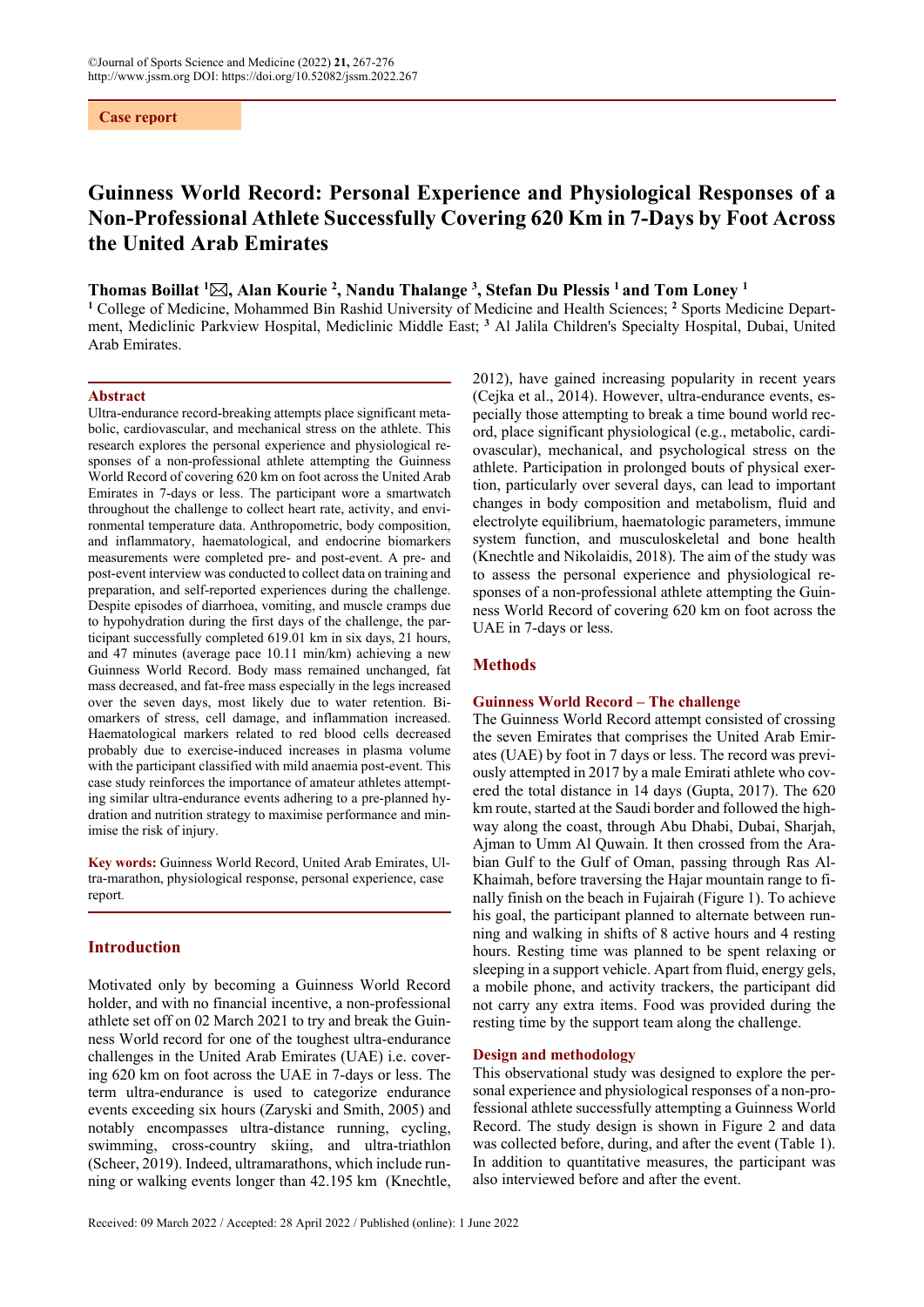

**Figure 1. The 620km route (blue line) across the seven emirates of the UAE, starting on the most western border of Abu Dhabi and ending on the beach in Fujairah.** 



 **Figure 2. Study design and data collection points.**

| Table 1. Overview of data collection pre-, during, and post-challenge. |  |  |  |  |  |  |  |  |  |
|------------------------------------------------------------------------|--|--|--|--|--|--|--|--|--|
|------------------------------------------------------------------------|--|--|--|--|--|--|--|--|--|

| When                    |            | What                                                                   | <b>How</b>                                                               |  |  |
|-------------------------|------------|------------------------------------------------------------------------|--------------------------------------------------------------------------|--|--|
|                         | $-10$ days | Participant and challenges presentation                                | Structured interview                                                     |  |  |
| <b>Pre-Event</b>        | $-7$ days  | Body composition                                                       | Seca mBCA 554 (Germany)                                                  |  |  |
|                         | -7 days    | Immunology, clinical chemistry, hematology,<br>endocrinology           | Standard clinical chemistry and Immunol-<br>ogy medical laboratory tests |  |  |
| <b>During the Event</b> |            | Distance, duration, pace, elevation, energy<br>expenditure, heart rate | Garmin Fenix 6 Pro Solar (Switzerland)                                   |  |  |
|                         | $+2$ days  | Retrospective diary                                                    | Semi-structured interview                                                |  |  |
| <b>Post-Event</b>       | $+4$ days  | Immunology, clinical chemistry, hematology,<br>endocrinology           | Blood test                                                               |  |  |
|                         | $+4$ days  | Body composition                                                       | Seca mBCA 554 (Germany)                                                  |  |  |

During the first interview (10 days pre-event), the participant discussed the record attempt, training plan for the preceding nine months, and the diet he intended to follow during the challenge. A second interview took place after the challenge (2 days post-event) during which he retrospectively described his journey on a day-by-day basis.

# **Subject**

The participant, a 34-year-old British male, is a full-time employee and avid non-professional athlete with a body mass index (BMI) of 26.79 kg/m2 (weight: 88.75 kg, height: 1.82 m, body type: mesomorphic). He comes from a background of participating in and practicing multiple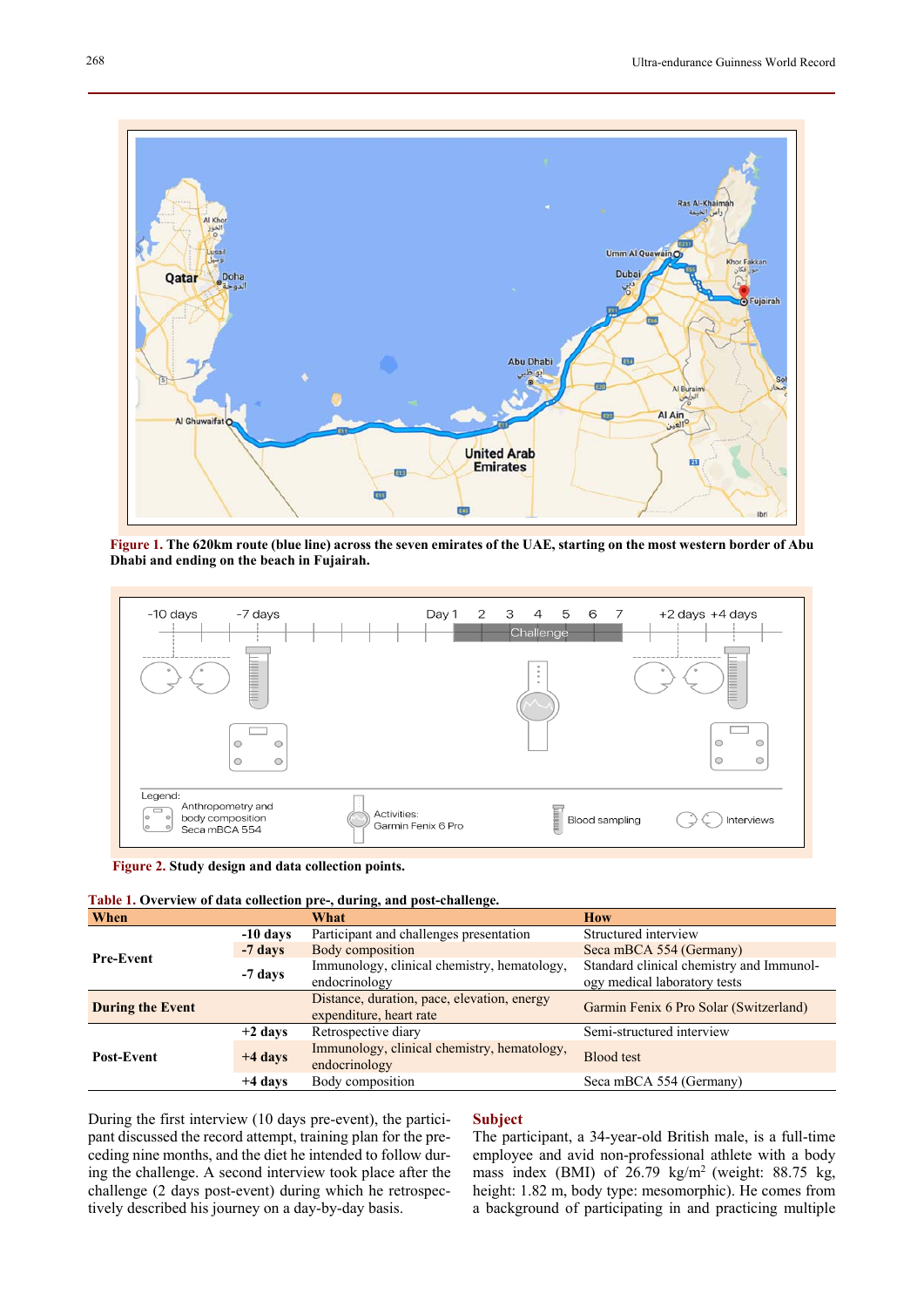sports, including circuit and high-intensity training. In the years leading up to the record attempt he had also participated in other endurance challenges including climbing Mount Kilimanjaro in 2018, the Bosphorus Cross Continental race (i.e., 6.5 km ocean swim) in 2019, and the completion of running three marathons in a single day in 2020. However, he only started running under the supervision of a coach from September 2019, and training for the attempt started 9-12 months prior to the event, running 5-6 hours per week (40-50 km per week at a pace of 8-10 km/h). Six to nine months prior to the event, he gradually increased his running volume to 10 hours per week (80-100 km per week at a pace of 8-10 km/h). During the final six months preceding the event the athlete maintained a running schedule of 15 hours per week (125-150 km at a pace of 8-10 km/h) before he injured his hip flexor, which immobilized him for the entire month of December 2020. He gradually went back to training during January and February 2021, focusing on long walks of up to 14 hours (2 shifts of 7 hours with a 2-hour break in-between) for a total 75-150 km per month at a pace of 5-7 km/hour, prior to embarking on the attempt in March 2021.

#### **Anthropometry and body composition**

Anthropometric and body composition measurements were made using a medical body composition analyzer (Seca mBCA 554, Hamburg, Germany) and height measuring board by trained data collectors. Body mass (kg) and height (m) were measured with the participant in light clothing using standard protocols. Body mass index  $(BMI; kg/m<sup>2</sup>)$ was calculated by dividing body mass (kg) by the square of height (m). Bioelectrical impedance was used to assess the following body composition parameters: total fat mass (kg; %), total fat-free mass (FFM; kg; %), skeletal muscle mass (kg), right arm FFM (kg), left arm FFM (kg), right leg FFM (kg), left leg FFM (kg), torso FFM (kg), total body water (L; %), and extracellular water (L; %).

# **Blood sampling**

Venous blood was collected from the median antecubital vein to assess a range of biomarkers including complete blood count, free thyroxine, thyroid stimulating hormone, serum electrolyte panel, and high sensitivity c-reactive protein.

#### **Activities**

A Garmin Fenix 6 Pro multisport global positioning satellite smartwatch was worn on the right wrist by the participant throughout the challenge to collect data on heart rate (beats per min), time (hours:minutes), distance (km), speed (km/h), elevation gain/loss (m), energy expenditure (cal), and environmental temperature  $(^{\circ}C)$ .

#### **Semi-structured interviews**

A semi-structured interview was conducted pre- (10 days before) and post-challenge (2 days after). The pre-challenge interview aimed to collect data with regards to the preparation for the challenge and the description of the challenge, while the post-challenge interview focused on the challenge itself. The participant was asked to describe each day of the challenge from a physical, mental, and nutritional perspective and highlight challenges as well as any unexpected experiences.

## **Results**

The participant successfully completed 619.01 km distance across the seven Emirates of the UAE in six days, 21 hours, and 47 minutes (active time 104 hours 27 minutes, and 38 seconds), achieving a new Guinness World Record at an average pace of 10.11 min/km (Table 2). The athlete divided the challenge into 15 shifts over the seven days with a mean shift duration of 7 hours and 50 minutes covering ~41 km per shift (Table 3). Figures 3a and 3b show that the athlete completed the first three shifts at a faster than expected pace and covered a greater distance than planned, leading to a slower pace from shifts 4 to 15. On average, the athlete expended 3112 calories per shift and approximately 75 calories per km throughout the seven-day challenge (Table 3).

### **Body composition**

As shown in Table 4 below, body mass remained unchanged during the course of the event, however, body composition changed. This included a 45.3% reduction in fat mass and a 9.6% increase in FFM and skeletal muscle mass (specifically in the legs).



 **Figure 3. a: Distance per shift, on the right, b: Average moving pace per shift.**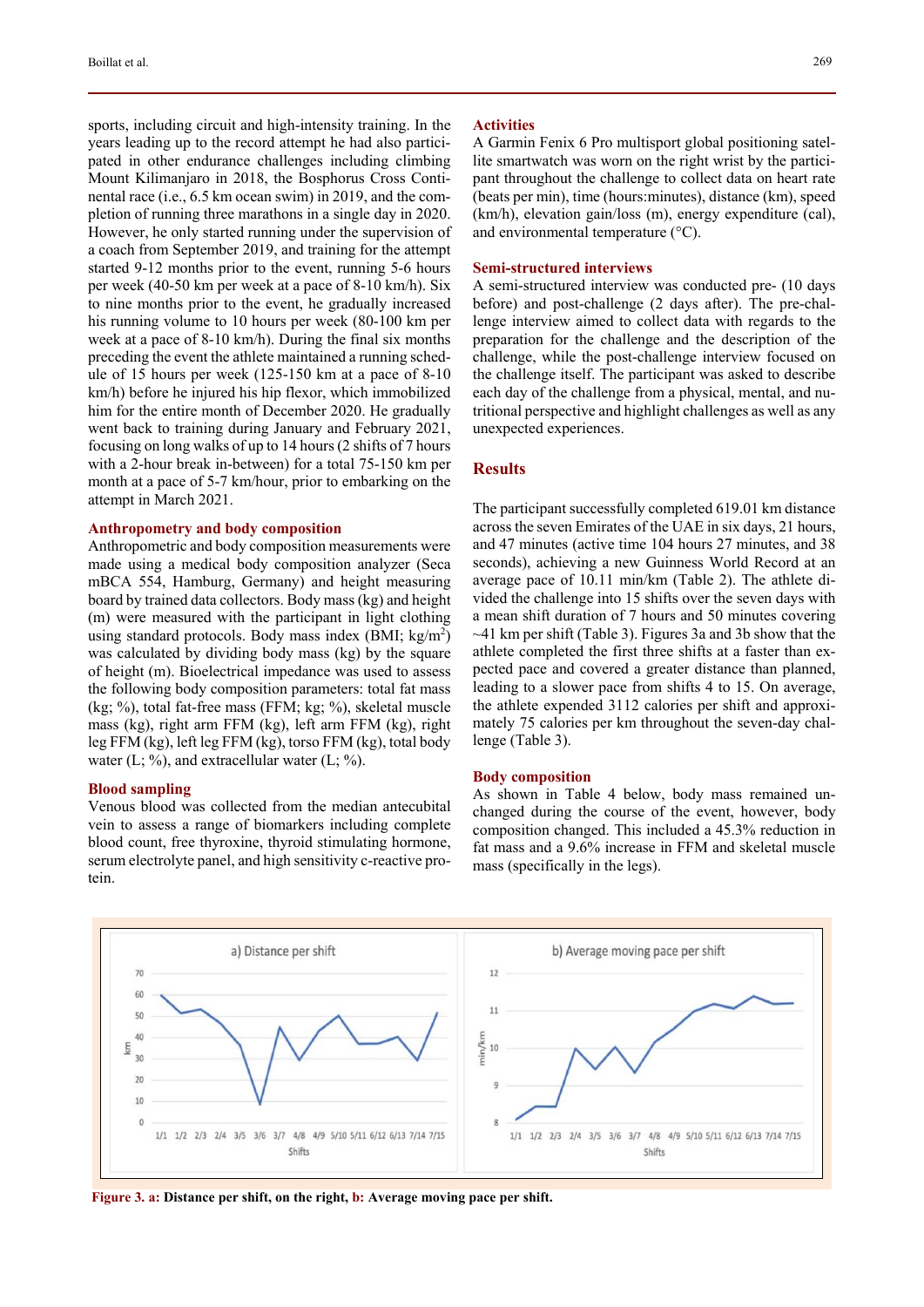#### **Table 2. Qualitative data on the participant's journey integrated with activity data**

| Day, Time, Date        | таже 2. Quantauve data он ию рагиеране з још неу ниедгател мин асимну бата<br><b>Activity Data / Participant's Quote</b> |
|------------------------|--------------------------------------------------------------------------------------------------------------------------|
|                        |                                                                                                                          |
| Day $1 -$              | The participant started faster than planned alternating between approximately 2 km of running $(5-5.30 \text{ min/km})$  |
| 15:00 02 March 2021 to | and 1 km of active walking (8.4 min/km) for the first 25 km. The participant said: "At the beginning I was taking        |
| 23:11 02 March 2021    | a high sugar sport nutrition, but not as structured as I should have been, and I started to experience stomach           |
|                        | pain". The rest of this first shift (5h30min) was interrupted by seven episodes of diarrhoea. The participant took       |
|                        | the decision to walk the remainder of the planned 30 km at a pace of 9 min/km. During the break, his pre-                |
|                        | planned sport nutrition diet was replaced by plain rice and noodles and some chicken to reduce his abdominal             |
|                        | pain and diarrhea. The second shift started with walking for 10 km and then he switched between episodes of              |
|                        | intermittent walking and running before finishing with walking for the last 10 km. "I felt mentally frustrated not       |
|                        | having followed my racing strategy and dietary plan properly."                                                           |
| Day $2-$               | The participant could only sleep 30 minutes during his second resting period of 4 hours. He started off on his           |
|                        |                                                                                                                          |
| 03:09 03 March 2021 to | next shift walking at a pace of 9 min/km for the first 20 km. The subsequent 3 hours altered between running at          |
| 21:37 03 March 2021    | 5 min/km for 1 km and walking at 9 min/km for 2 km, before finishing by walking for 10 km at 9.3 min/km. "I              |
|                        | felt good running during the majority of the shift, but it broke me [physically] for the second one and most prob-       |
|                        | ably the rest of the challenge". After eating rice and chicken noodles, the second block was mostly walking at           |
|                        | 9.3 min/km. "My body started to get sore. It started to become mentally difficult as it was misty and pitch black        |
|                        | and I could hardly see. I also had no concept of whether I was going uphill or downhill. After a difficult 3 hours,      |
|                        | I asked someone from the support team to walk with me as I was mentally struggling."                                     |
| Day $3-$               | The participant could only sleep 90 minutes during his resting time and walked almost for the entire 8-hour shift        |
| 22:12 04 March 2021 to | at 9.4 min/km. "I felt that my body was not following me". After about 36 kms, the participant had to stop due to        |
|                        |                                                                                                                          |
| 10:37 05 March 2021    | shin splints, cramps in the legs, and pain in his hip flexors. He received a leg massage from a sport physiothera-       |
|                        | pist. After a 95-minute break, he ran another 8.68 km at a pace of 10.4 min/km. "I started to realize that I would       |
|                        | need to expand my blocks as I was progressing very slow, and I started to physically and mentally break". The            |
|                        | shift started 45 mins before the planned time, and he maintained a pace of 9.4 min/km for about 2 hours. This            |
|                        | was followed by a 25-minute break. The same sequence was carried over for the rest of the shift. During this             |
|                        | shift, the participant was inactive for about one hour.                                                                  |
| Day $4-$               | The shift was postponed by 2 hours due to authorization issues to walk on the side of the highway. He eventually         |
| 18:01 05 March 2021 to | started at 18:00 instead. It resulted in a rest time of almost 7h30 min. The first 50 mins were walked at a pace of      |
| 10:03 06 March 2021    | 10 min/km after which a first 10-minute break was taken. "My shin splints and hip flexors were very painful,             |
|                        | and every step was a challenge". He restarted at the same pace and continued for about 95 minutes before taking          |
|                        |                                                                                                                          |
|                        | a 30-minute break. He terminated the shift after 5h46min. "I got a short mental boost as I arrived in Abu Dhabi          |
|                        | city, but it also meant much busier roads". After a 35-minute break, the participant started his second shift of the     |
|                        | day that lasted 9h40min during which he was active for 7h50. The first 25 km were walked at a 10.4 min/km                |
|                        | pace, followed by a 45-minute break. The rest of the shift altered walking at 11 min/km with short break every           |
|                        | few kms. "I realized that I was not even halfway through the challenge and my body was completely broken,                |
|                        | doubting that I could finish as my body would get worse with the days. Mentally, it was certainly my darkest             |
|                        | day".                                                                                                                    |
| Day $5-$               | "Physically, with my shin splints, nothing could have been worse. If the rest of my body seemed to have                  |
| 13:58 06 March 2021 to | adapted, my shin splints needed more rest. However, I had a massive mental boost as I arrived in Dubai". The             |
| 10:33 07 March 2021    | participant walked for 9h12min at 11 min/km within a 10h44min shift. Apart from a 50-minute break, he took 7             |
|                        | small breaks (between 2 to 10 mins each) along the way. After a 2-hour rest only to catch up with time, he               |
|                        |                                                                                                                          |
|                        | started his second shift at a stable speed of 11.1 min/km and took 2 breaks of 15 minutes each. "At the end of the       |
|                        | day, the challenge was back on track. I also knew that I would see my wife, which gave me an additional boost."          |
| Day $6-$               | For safety reasons – i.e., heavy traffic and construction work on the side of the road - the participant had to con-     |
| 14:14 07 March 2021 to | tinue the journey on smaller roads than originally planned. It included crossing, walking up and down pave-              |
| 12:45 08 March 2021    | ments, roundabouts and navigating between cars. As a result, the participant was constrained to stop 25 times in         |
|                        | this shift. "Physically, it was the hardest as my body was used to straight, obstacle-free roads". After 6 hours at      |
|                        | an 11 min/km pace, he stopped for 40 minutes. "My body completely broke and I could not move". A physio-                 |
|                        | therapist performed dry needling on his hip flexors and calves. He continued his shift for one hour. After more          |
|                        | dry needling during rest time (i.e., 3h40min), the participant set off on an 8h40min shift during which he was           |
|                        | active for 7h50min. For the first time, he changed direction (i.e., until now he was walking toward the North and        |
|                        | changed direction to the East). He was also faced with having to walk uphill for the entire shift – 175 m eleva-         |
|                        | tion gain. However, he was also less interrupted by road crossings and traffic lights. In total he walked 40 km at       |
|                        |                                                                                                                          |
|                        | 11.4 min/km. "When I finished my shift, my support team started to worry as I was not coherent in what I was             |
|                        | saying, and they had never seen me like this".                                                                           |
| Day $7-$               | The participant had 80 km to complete within the remaining 25 hours. "The beginning was hard as I had to walk            |
| 14:26 08 March 2021 to | on the side of a truck road, being buffeted by lorries [passing vehicles creating strong winds] and I felt in much       |
| 12:47 09 March 2021    | worse physical state at this time. I also knew I would have to walk uphill all along". After about 3 hours, the par-     |
|                        | ticipant took a 40-minute break. He restarted at the same pace of 11.2 min/km and stopped after 2h30min due to           |
|                        | an episode of vomiting. He decided to take his rest shift to recover. After 3h11min of resting, he started his last      |
|                        | shift that consisted of completing 51.5 km. He completed the rest of the ascent (258 m) at a pace of 11.1 min/km         |
|                        | for about 3h30 hours. "When I reached the top, I had to lie down for 10 minutes as I was completely broken". In          |
|                        | total he stayed inactive for 50 minutes and then started his descent towards the finish line at a pace of 11             |
|                        | min/km. "I was limping and could almost not walk anymore but I knew by this point, no matter what happened,              |
|                        |                                                                                                                          |
|                        | I was going to do this". The last 10 km were pain free as "the adrenalin kept me going and I was focused on get-         |
|                        | ting to the sea". About two hours and fifteen minutes before the deadline, the participant crossed the finish line       |
|                        | and set the Guinness World Record for the Fastest Crossing of the UAE on Foot.                                           |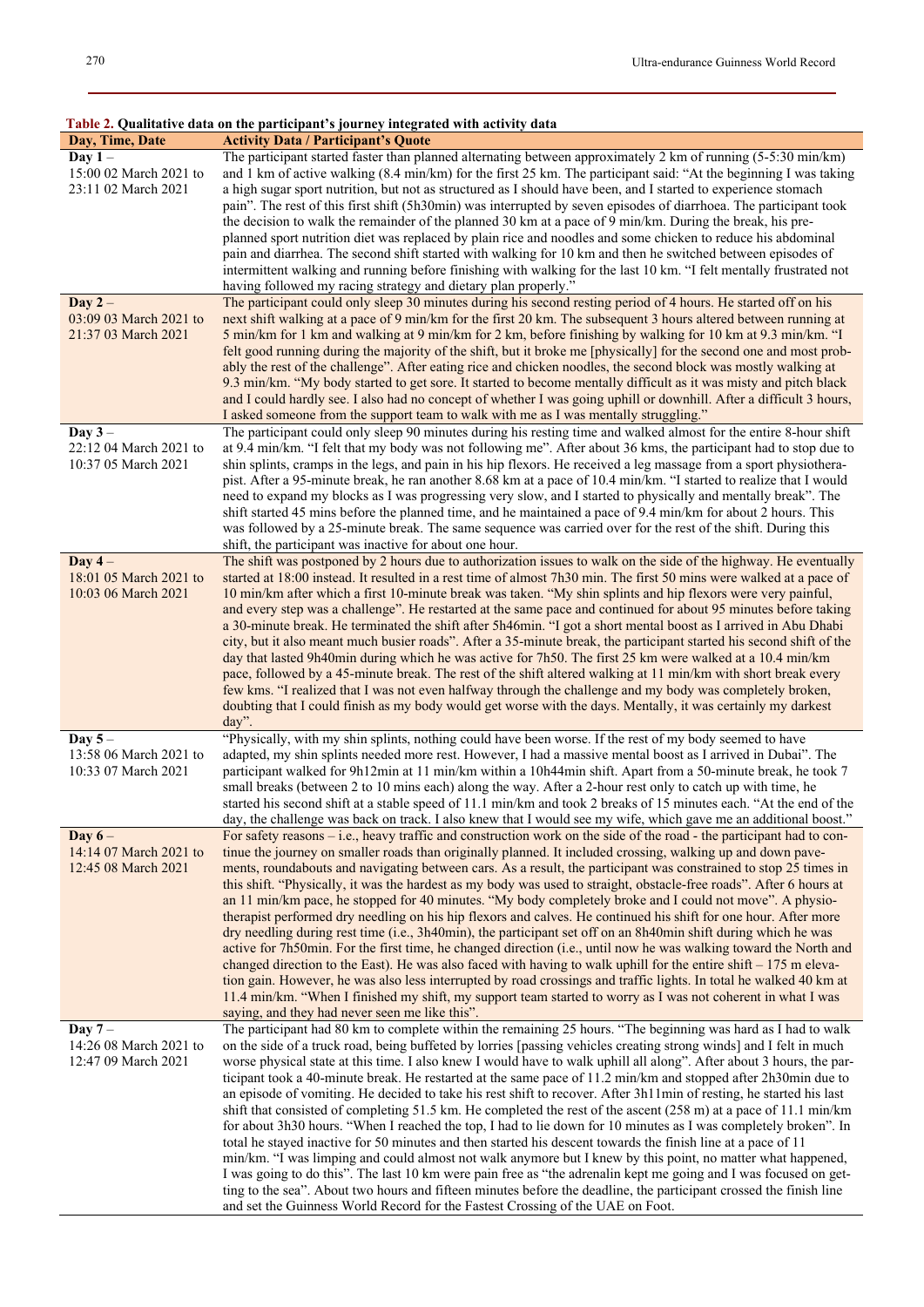| Date         | Temp.           |              |              | <b>Shift Duration</b> |             |                 | <b>Mean</b> | Mean       | <b>Calories</b> |         | <b>Calories Elevation</b> | <b>Elevation</b> | <b>Rest Time</b> |
|--------------|-----------------|--------------|--------------|-----------------------|-------------|-----------------|-------------|------------|-----------------|---------|---------------------------|------------------|------------------|
| <b>March</b> | Min;max;        | Day/         | <b>Total</b> | <b>Active</b>         | <b>Rest</b> | <b>Distance</b> | Pace        | HR,        | <b>Burned</b>   | per km, | Gain,                     | Loss,            | between          |
| 2021         | avg             | <b>Shift</b> | <b>Shift</b> | <b>Time</b>           | Time        | (km)            | min/        | <b>BPM</b> | per Shift,      | Cal/km  | m                         | m                | <b>Shifts</b>    |
|              | $\rm ^{\circ}C$ |              | hh:m:ss      | hh:m:ss               | hh:m:ss     |                 | km          |            | <b>Calories</b> |         |                           |                  | hh:m:ss          |
| 02           | 25:34:27        | 1/1          | 8:47:12      | 8:07:54               | 0:39:18     | 59.79           | 8.10        | 126        | 4899            | 82      | 252                       | 297              |                  |
| 03           | 22;35;27        | 1/2          | 8:00:02      | 7:30:17               | 0:29:45     | 51.43           | 8.45        | 109        | 3911            | 76      | 168                       | 154              | 3:13:48          |
| 03           | 25:33:28        | 2/3          | 8:03:15      | 7:45:01               | 0:18:14     | 53.27           | 8.44        | 107        | 3943            | 74      | 113                       | 128              | 4:06:58          |
| 04           | 22;37;28        | 2/4          | 7:45:59      | 7:28:42               | 0:17:17     | 46.63           | 9.37        | 95         | 3421            | 73      | 61                        | 58               | 3:57:45          |
| 04           | 28;35;31        | 3/5          | 6:14:13      | 5:53:15               | 0:20:58     | 36.29           | 9.44        | 97         | 2682            | 74      | 51                        | 49               | 4:28:01          |
| 04           | 27:30:28        | 3/6          | 1:29:27      | 1:27:27               | 0:02:00     | 8.68            | 10.04       | 98         | 626             | 72      | 10                        | 5                | 0:34:47          |
| 05           | 21;42;28        | 3/7          | 8:14:49      | 7:10:46               | 1:04:03     | 44.91           | 9.35        | 91         | 3235            | 72      | 47                        | 50               | 2:41:33          |
| 05           | 28;34;30        | 4/8          | 5:46:30      | 5:01:51               | 0:44:39     | 29.34           | 10.17       | 91         | 2184            | 74      | 35                        | 48               | 7:23:11          |
| 06           | 27:39:30        | 4/9          | 9:40:43      | 7:50:21               | 1:50:22     | 43.13           | 10.54       | 88         | 3258            | 76      | 109                       | 125              | 0:35:30          |
| 06           | 24:34:28        | 5/10         | 10:44:38     | 9:12:35               | 1:32:03     | 50.22           | 11.00       | 86         | 3773            | 75      | 153                       | 122              | 3:54:17          |
| 07           | 25:39:29        | 5/11         | 7:42:42      | 6:59:01               | 0:43:41     | 37.02           | 11.19       | 87         | 2697            | 73      | 87                        | 83               | 2:08:22          |
| 07           | 27:36:29        | 6/12         | 8:17:09      | 6:53:11               | 1:23:58     | 37.14           | 11.07       | 91         | 2840            | 76      | 137                       | 108              | 3:40:18          |
| 08           | 21:41:29        | 6/13         | 8:40:33      | 7:51:02               | 0:49:31     | 40.35           | 11.40       | 87         | 2935            | 73      | 175                       | 117              | 4:53:51          |
| 08           | 25:40:32        | 7/14         | 6:48:05      | 5:31:36               | 1:16:29     | 29.29           | 11.19       | 91         | 2366            | 81      | 152                       | 32               | 3:20:27          |
| 09           | 23:41:29        | 7/15         | 11:21:43     | 9:44:39               | 1:37:04     | 51.52           | 11.21       | 92         | 3913            | 76      | 325                       | 488              | 3:11:55          |
| Mean         |                 |              | 7:50:28      | 6:57:51               | 0:52:37     | 41.27           | 10.11       | 95         | 3112            | 75      | 125                       | 124              | 3:26:29          |
| Total        |                 |              | 117:37:00    | 104:27:38             | 13:09:22    | 619.01          |             |            | 46683           |         | 1875                      | 1864             | 48:10:43         |

**Table 3. Time, distance, speed, energy expenditure, and elevation data.** 

 **Table 4. Body composition pre- and post-event.** 

|                                        | <b>7 Days Pre-Event</b> | <b>4 Days Post-Event</b> | Change $(\% )$  |
|----------------------------------------|-------------------------|--------------------------|-----------------|
| Body mass (kg)                         | 88.75                   | 88.10                    | $-0.65(-0.73)$  |
| Body mass index $(kg/m2)$              | 26.79                   | 26.60                    | $-0.19(-0.71)$  |
| Fat mass in kg and in $(\% )$          | 16.66 (18.77)           | 9.12(10.35)              | $-7.54(-45.26)$ |
| Fat-free mass in kg and in $(\% )$     | 72.09 (81.23)           | 78.98 (89.65)            | 6.89(9.56)      |
| Skeletal muscle mass in kg             | 36.61                   | 39.30                    | 2.69(7.35)      |
| Right arm in kg                        | 2.58                    | 2.65                     | 0.07(2.71)      |
| Left arm in kg                         | 2.55                    | 2.53                     | $-0.02(-0.78)$  |
| Right leg in kg                        | 7.19                    | 9.36                     | 2.17(30.18)     |
| Left leg in kg                         | 7.14                    | 9.44                     | 2.30(32.21)     |
| <b>Torso</b>                           | 17.16                   | 15.32                    | $-1.84(-10.72)$ |
| Total body water in L and in $(\% )$   | 53.17 (59.53)           | 57.76 (65.15)            | 4.59(8.63)      |
| Extracellular water in L and in $(\%)$ | 20.75 (23.23)           | 23.14(26.10)             | 2.39(11.52)     |

## **Blood results**

As displayed in Table 5, the baseline blood values measured before the record attempt were all within the normal ranges except for his Red Blood Cell (RBC) count. Before the start of the record attempt the participant had an RBC count of 4.49  $10^6/\mu L$ , which is close to the lower reference limit for males  $(4.3\n-5.910<sup>6</sup>/\mu L;$  Dean, 2005). Results from blood samples four days after the event showed that his RBC numbers decreased by 8% and he presented with an RBC count of 4.11  $10^6/\mu$ L which is less than the normal range for men  $(4.3-5.9\ 10^6/\mu L;$  Dean, 2005). His haemoglobin before the record attempt (13.4 g/dL) was also slightly below the reference limit for males (13.5-17.5 g/dL; Dean, 2005) and his haemoglobin dropped substantially below normal values (12.2 g/dL; Dean, 2005) postrecord attempt. Similarly, his haematocrit (HCT/PCV), a measure of the volume percentage of RBC in blood, also decreased to below the reference range after the record attempt (36%; range: 39-52%). These haematological changes were also accompanied by a 74% reduction in iron (pre: 28.9 umol/L vs. post: 7.4 umol/L) ending up with iron levels much lower than the normal range for men (11.6- 31.3 umol/L). The only other parameter that fell below the normal range was free testosterone which was measured at 4.55 pg/ml (normal range 4.81-22.42 pg/ml) post event, signifying a 49% reduction from before the record attempt. Total testosterone also fell but remained within the reference range; however, free testosterone is more biologically relevant.

Two parameters, namely C-reactive protein (CRP) and bicarbonate were measured to be above the normal range post event. His CRP values increased significantly (nearly 3000% increase) to 30.8mg/L (normal range: 0- 5mg/L), while his bicarbonate levels were slightly above the normal range  $(22-29 \mu \text{mol/L})$  after the record attempt, moving from 27 to 30  $\mu$ mol/L.

Despite remaining within the normal reference range, a number of other blood parameters underwent more than 25% changes over the course of the event. These include Ferritin (-102%), Thyroid stimulating hormone (- 42%), white cell count  $(+29%)$ , platelet count  $(+60%)$ , Neutrophils (+39%), Eosinophils (+200%), Basophils (+89%), free testosterone (-49%), and total testosterone (- 33%).

## **Discussion**

The participant successfully completed the 620 km route across the seven Emirates of the UAE in seven days achieving a new Guinness World Record at an average moving pace of 10.11 min/km. The participant had planned to follow a strict walking pace throughout the challenge to ensure he completed each stage and the entire distance within the planned time whilst minimizing the risk of injury,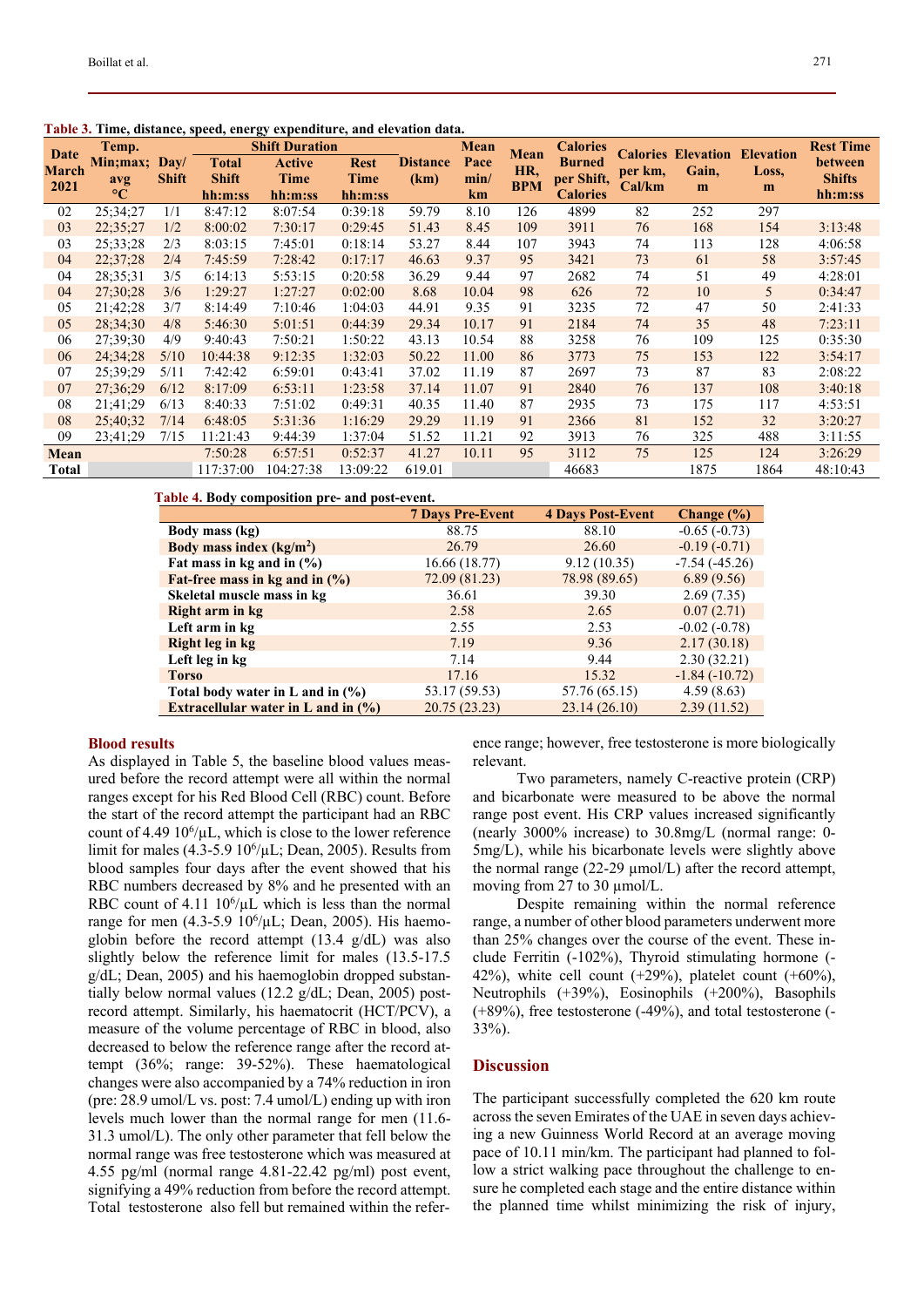which could end the challenge prematurely. Although speed and distance travelled during each shift would be expected to vary slightly with changes in the elevation, ambient environmental temperature, and fatigue; there was no consistent pattern in the participant's walking pace. Indeed, the participant completed the first three shifts at a faster pace than originally planned and this subsequently led to the lower limb musculoskeletal pain and fatigue that was reported in the first half of the challenge. Moreover, the participant deviated from the planned nutritional strategy and instead his high glucose intake led to gastrointestinal pain and diarrhea. These observations reinforce the importance of adhering to a pre-planned hydration and nutrition strategy and training the gastrointestinal tract to tolerate high glucose intakes (Jeukendrup and McLaughlin, 2011; Jeukendrup, 2017). In contrast, a recent case study of an experienced male ultra-endurance walker (age 41 years; mass 69 kg; height 173 cm) who used the Nordic walking technique (i.e. a form of fast walking with two poles) and pacing strategy to break the "Longest Marathon Nordic Walking" Guinness World Record covering 274 km in 70 hours on a regular 400 m running track (Pedrinolla et al., 2017). The study showed the Nordic walker was able to maintain a consistent pace of  $4.8 \pm 1.1$  km/h for 70 hours

and this was achieved by successfully managing his metabolic energy, oxidative stress, and psychological state (Pedrinolla et al., 2017).

It is not uncommon for ultra-endurance competitors, especially in running-based events, to experience changes in body composition including a reduction in body mass due to an energy deficit caused by energy expenditure exceeding energy intake (Knechtle and Nikolaidis, 2018). In our study, there was a minimal reduction in body mass (-0.7%) but it is unclear whether the athlete was able to balance feeding with energy demands throughout the record attempt due to a lack of repeated body mass measurements. However, his post-record attempt body mass suggests he was able to replenish glycogen stores and re-balance hydration in the first few days of recovery. The athlete experienced a reduction in fat mass (-45.3%) and relative increase in FFM (9.6%) which was predominantly observed in the legs and most likely due to water retention in skeletal muscle. Knechtle and Kohle (2007) have suggested that changes in body and skeletal muscle mass during ultra-endurance events might be relative changes due to fluid retention and that future studies should employ suitable methods to detect variations in hydration status and water metabolism.

| <b>Measure</b>                       | <b>Units</b>      | Range                     | <b>Before</b> | <b>After</b> | <b>Changes</b><br>Absolute (%) |
|--------------------------------------|-------------------|---------------------------|---------------|--------------|--------------------------------|
| Ferritin                             | ng/mL             | 21.81-274.66              | 51.6          | 104.05       | 52.45 (102)                    |
| <b>Creatine Kinase (MB fraction)</b> | ug/L              | $0 - 3.5$                 | 1.71          | 3.09         | 1.38(81)                       |
| <b>C-Reactive Protein</b>            | mg/L              | $0 - 5$                   | <1            | 30.8         | x30 (2980)                     |
| Iron $(Fe^{++})$                     | umol/L            | 11.6-31.3                 | 28.9          | 7.4          | $-21.5(-74)$                   |
| Bicarbonate (HCO3 -)                 | mmol/L            | 22-29                     | 27            | 30           | 3(11)                          |
| <b>Chloride (Cl)</b>                 | mmol/L            | 98-107                    | 104           | 101          | $-3(-3)$                       |
| Potassium (K)                        | mmol/L            | $3.5 - 5.1$               | 4.4           | 4.7          | 0.3(7)                         |
| Sodium (Na)                          | mmol/L            | 136-145                   | 141           | 139          | $-2(-1)$                       |
| <b>Free T4 (Free Thyroxine)</b>      | pmol/L            | 9-19.04                   | 12.12         | 13.72        | 1.6(13)                        |
| <b>Thyroid Stimulating Hormone</b>   | uIU/mL            | 0.35-4.94                 | 2.1357        | 1.2428       | $-0.8929(-42)$                 |
| <b>White Cell Count</b>              | $103/\mathrm{uL}$ | $4 - 11$                  | 5.6           | 7.2          | 1.6(29)                        |
| <b>Red Cell Count</b>                | 106/uL            | $4.5 - 5.9$               | 4.49          | 4.11         | $-0.38(-8)$                    |
| Haemoglobin                          | g/dL              | 13-17.5                   | 13.4          | 12.2         | $-1.2(-9)$                     |
| <b>HCT</b> (PCV)                     | $\frac{0}{0}$     | 39-52                     | 39.4          | 36           | $-3.4(-9)$                     |
| <b>MCV</b>                           | fL                | 80-100                    | 87.7          | 87.7         | 0(0)                           |
| <b>MCH</b>                           | pg                | $26 - 34$                 | 29.8          | 29.7         | $-0.1(0)$                      |
| <b>MCHC</b>                          | g/dL              | $31 - 37$                 | 33.9          | 33.8         | $-0.1(0)$                      |
| <b>RDW</b>                           | $\frac{0}{0}$     | $11.5 - 17$               | 13.7          | 13.4         | $-0.3(-2)$                     |
| <b>Platelet Count</b>                | 103/uL            | 150-450                   | 208           | 332          | 124(60)                        |
| <b>MPV</b>                           | fL                | $6.8 - 10.4$              | 9.2           | 8.4          | $-0.8(-9)$                     |
|                                      |                   | <b>Differential Count</b> |               |              |                                |
| <b>Neutrophils</b>                   | 103/uL            | $1.8 - 7.7$               | 3.55          | 4.93         | 1.38(39)                       |
| Lymphocytes                          | 103/uL            | $1 - 4.8$                 | 1.41          | 1.49         | 0.08(6)                        |
| <b>Monocytes</b>                     | 103/uL            | $0.2 - 1$                 | 0.511         | 0.518        | 0.007(1)                       |
| <b>Eosinophils</b>                   | 103/uL            | $0.02 - 0.5$              | 0.062         | 0.186        | 0.124(200)                     |
| <b>Basophils</b>                     | 103/uL            | $0 - 1$                   | 0.028         | 0.053        | 0.025(89)                      |
| <b>Neutrophils</b>                   | $\frac{0}{0}$     |                           | 63.82         | 68.72        | 4.9(8)                         |
| <b>Lymphocytes</b>                   | $\frac{0}{0}$     |                           | 25.38         | 20.72        | $-4.66(-18)$                   |
| <b>Monocytes</b>                     | $\frac{0}{0}$     |                           | 9.19          | 7.23         | $-1.96(-21)$                   |
| <b>Eosinophils</b>                   | $\frac{0}{0}$     |                           | 1.11          | 2.59         | 1.48(133)                      |
| <b>Basophils</b>                     | $\frac{0}{0}$     |                           | 0.5           | 0.74         | 0.24(48)                       |
| 25-Hydroxy Vitamin D                 | ng/mL             | $>29$ ; <100              | 57            | 47.3         | $-9.7(-17)$                    |
| <b>Free Testosterone</b>             | pg/ml             | 4.81-22.42                | 8.97          | 4.55         | $-4.42(-49)$                   |
| <b>Testosterone Total</b>            | nmol/L            | 8.33-30.20                | 19            | 12.75        | $-6.25(-33)$                   |
| Transferrin                          | mg/dl             | 174-364                   | 263           | 225          | $-38(-14)$                     |

 **Table 5. Blood test results pre- and post-event.** 

HCT haematocrit, MCH mean corpuscular haemoglobin, MCHC mean corpuscular haemoglobin concentration, MCV mean corpuscular volume, MPV mean platelet volume, PCV packed cell volume, RDW red cell distribution width.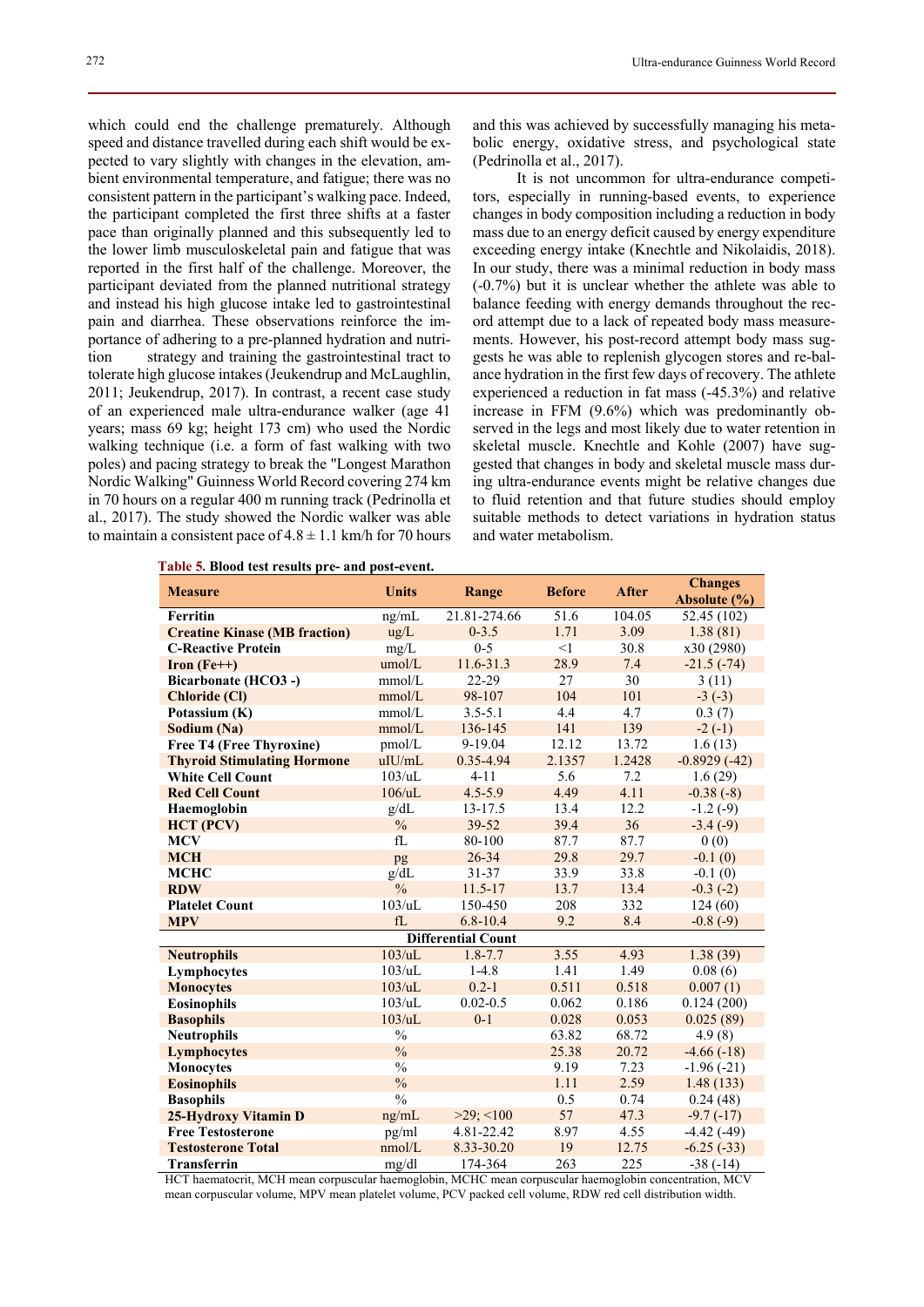A previous study examined the body composition changes of 10 non-professional male runners (mean  $\pm$  SD,  $43.8 \pm 6.2$  years,  $73.8 \pm 6.0$  kg body mass,  $1.77 \pm 0.05$  m body height, BMI 23.3  $\pm$  1.8 kg·m<sup>-2</sup>) competing in the 'Deutschlandlauf' 2007 a 1,200 km run within 17 consecutive days (Knechtle et al., 2008). The study reported a cumulative increase in percent total body water  $(6.1\%; p \leq$ 0.05), a decrease in skeletal muscle mass  $(2.0 \text{ kg}; p < 0.05)$ and a decrease in fat mass estimated using bioelectrical impedance analysis  $(3.9 \text{ kg}; \text{p} < 0.05)$  (Knechtle et al., 2008). The study authors hypothesise that continuous eccentric exercise led to skeletal muscle damage, a continuous rhabdomyolysis, and impaired renal function, consequently leading to a continuous accumulation of body water (Knechtle et al., 2008). However, there are some differences between our record-breaking attempt and the ultraendurance runners in the 1200 km Deutschlandlauf' 2007 race that might account for the differences in study findings. Our athlete was predominantly walking and racing against time to complete  $\sim 619$  km over 15 shifts (mean  $\sim 8$ h covering ~41 km per shift at an average moving pace of 10.11 min/km $\approx$ 5.9 km/h; 29°C) whereas the ultra-endurance runners were competing in a race of 41 participants over 17 days (mean daily distance 70.9 km; mean speed 7.7 km/h;  $14^{\circ}$ C).

A recent study assessed the anthropometric changes (post- race and post-48-h race) of nine non-professional triathletes competing in an ultra-endurance triathlon (i.e. 3.8 km swimming, 180-km cycling with a positive elevation of +2600 m , 42.2-km running) in Salou, north-western Spain (race conditions: mean (range) ambient temperature was 26 °C (13 - 30 °C), the water temperature was 21 °C (20.8 -21.2 °C) and the relative humidity was  $77\%$  (64% - 94%) (Castizo-Olier et al., 2018). The study reported a mean reduction in body mass of 5.0 kg across the nine ultra-endurance triathletes that was reversed to a -1.0 kg body mass reduction 48-h post-race (Castizo-Olier et al., 2018). Our participant's body mass remained at pre-event body mass four days after the event which means that he either maintained body mass throughout the seven days or indicates that non-professional athletes can rehydrate and refuel appropriately following ultra-endurance events. The nine ultra-endurance triathletes did not experience any change in the circumferences of the left and right thigh or calves following completion of the ultra-endurance triathlon (mean completion time  $752 \pm 70$  min). On the contrary, bioelectrical impedance analysis data from our study suggested that the participant in the seven-day ultra-endurance walking challenge experienced a reduction in fat-mass (- 7.5 kg) and a relative increase in FFM of 6.9 kg (of which 2.7 kg was estimated to be in skeletal muscle mass) with the relative gain in skeletal muscle mass predominantly occurring in the right (2.2 kg) and left leg (2.3 kg). An earlier study of eight male ultra-endurance athletes competing in the World Challenge Deca Iron Triathlon 2006 (Mexico) that entailed completing one Ironman triathlon (i.e. 3.8 km swimming, 180 km cycling, and 42 km running) every day for 10 consecutive days experienced a reduction in body fat (-3 kg) but no change in skeletal muscle mass, mineral mass, or body water (Knechtle et al., 2008). Another study assessed body composition changes in 21 well-trained male ultra-endurance runners (mean  $\pm$  SD, 41.5  $\pm$  6.9 years,  $72.6 \pm 6.4$  kg,  $178 \pm 5$  cm, BMI  $23.0 \pm 2.0$  kg·m<sup>-2</sup>) who completed the Isarrun 2006 race in Germany which requires athletes to complete 338 km within 5 days (Knechtle and Kohle, 2007). Body mass and calculated fat mass did not change significantly but calculated skeletal muscle mass decreased significantly  $(-0.63 \pm 0.79 \text{ kg})$  by the end of the race (Knechtle and Kohle, 2007). It is challenging to directly compare changes in body composition between different studies and ultra-endurance events due to phenotypic and training status differences between athletes, event characteristics (including mode of activity, distance/duration, climate, and terrain and topography), and methods used to estimate body composition.

The athlete in our study experienced several changes in different components of complete blood count from pre- to post-record attempt including reductions in red blood cell count, haemoglobin, and haematocrit (Table 5). However, these observations should be interpreted with caution as changes in levels of plasma constituents might be due to exercise-induced plasma volume changes where fluid shifts into (haemodilution) the intravascular space (Kargotich et al., 1998). Indeed, a study evaluating the renal and haematological effects of 16 elite ultra-endurance cyclists racing 525 km (cumulative altitude difference: 12,600 m) across the Alps reported that haematocrit and haemoglobin declined with a corresponding rise in plasma volume due to post-exercise haemodilution (Neumayr et al., 2005).

As expected during ultra-endurance events, the athlete experienced changes in biomarkers that indicate stress, cell damage, and inflammation. C-reactive protein (CRP), an acute phase reactant, is produced by the liver in response to inflammation and increased levels above basal ranges indicate muscle damage through cell injury and disruption. The athlete experienced a 30-fold increase in CRP from pre-event to four-days post-event and this value would most likely have been higher if the blood sample was taken immediately after the event. Similarly, there was an 81% increase in creatine kinase-MB (CK-MB) and 102% increase in ferritin, also an acute phase reactant, from pre- to post-event. CK-MB and ferritin are markers of cell damage (Kell and Pretorius, 2014) and the large increases experienced by the participant indicates a high degree of skeletal muscle damage as a result of the prolonged ultra-endurance walking event over seven days. A recent study of 32 male ultra-distance runners completing a 200-km race in South Korea collected blood samples <2 hours before the race, during the race at 100 km and 150 km, and at the end of 200 km, as well as after a 24 h period of recovery (Son et al., 2015). The study reported similar increases in CRP and CK-MB with values rising substantially at 150 km and 200 km and then CK-MB dropped to pre-race levels within 24 hours post-race; however, CRP remained elevated during the first day of recovery (Son et al., 2015). Moreover, another study of 21 male marathoners and ultra-marathoners participating in 42.195 km and 200 km races, respectively, reported that CK had increased 3-fold by the end of the marathon and increased 35-fold at the end of the 200-km race and remained increased until day 5 after the 200-km race (Kim et al., 2009). Similarly, CRP increased 3.4-fold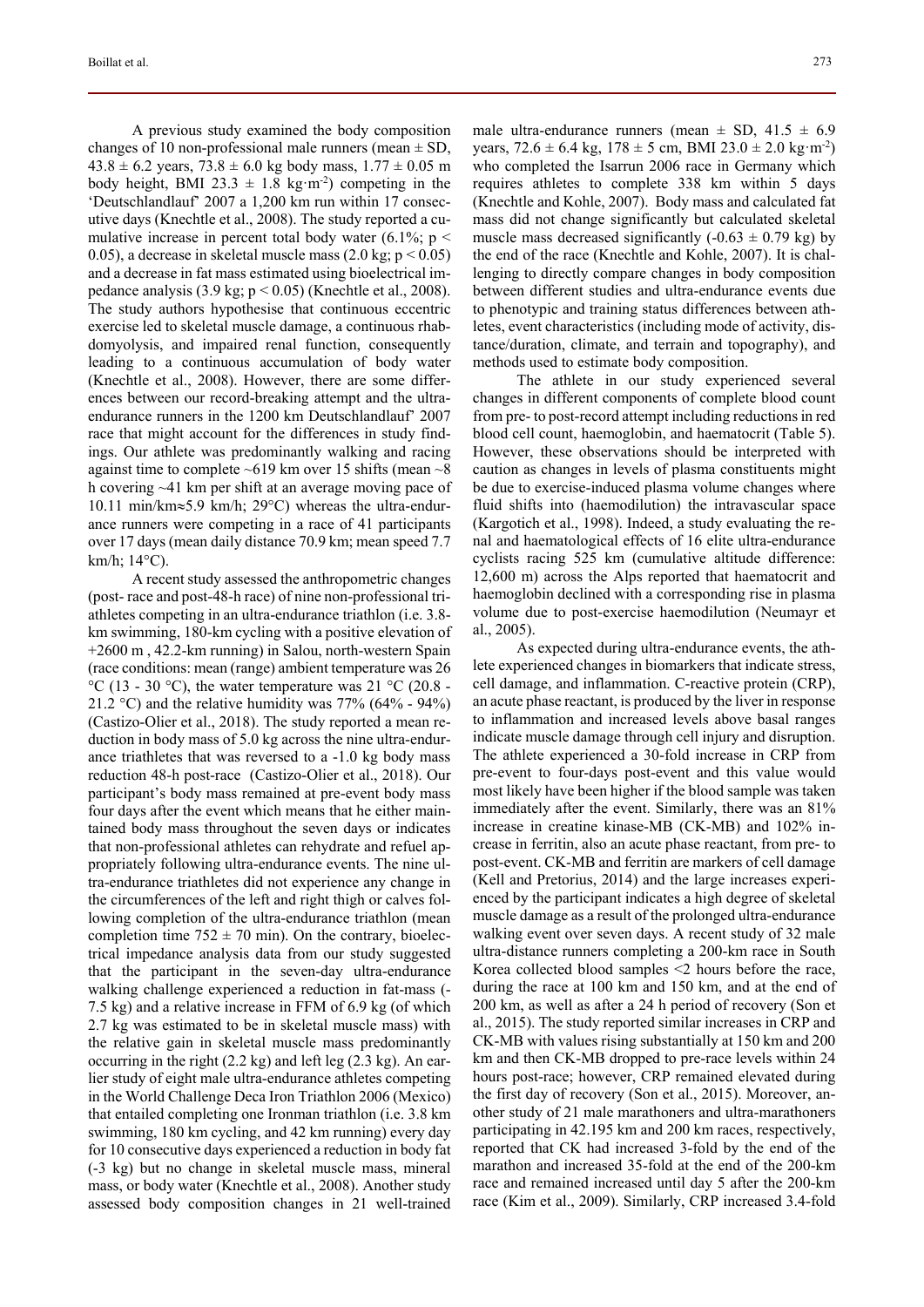one day after but not during the marathon and increased 40 fold by the end of the 200 km race and remained elevated on day six of recovery (Kim et al., 2009). Interestingly, there was a 1.6-fold increase in cartilage oligomeric matrix protein (COMP), a marker of cartilage breakdown (Andersson et al., 2006), at 10 km during the marathon race that declined to the pre-race level after 2 days recovery and 1.9-fold increase after a 200-km race that was maintained until day 3 of recovery, only returning to the pre-race level on day 6 (Kim et al., 2009). We did not measure COMP in this study; however, future research may want to consider including COMP as a biomarker to explore the effect of ultra-endurance walking and running on cellular changes in cartilage (Andersson et al., 2006).

 A multi-day walking/running ultra-endurance record attempt is physiologically demanding and the athlete in our study experienced reductions in several hormones including thyroid stimulating hormone (-43%), free testosterone (-49%), and total testosterone (-33%). Ultra-endurance events are known to increase levels of cortisol and decrease testosterone (Knechtle and Nikolaidis, 2018). We were unable to measure cortisol in the present study; however, this hormone inhibits the secretion of thyroid-stimulating hormone from the pituitary gland and the decrease in thyroid-stimulating hormone observed in our study might be due to increased cortisol levels. Nonetheless, our findings are aligned with a recent case study of an athlete on a record-breaking 36-h nonstop underwater endurance performance that reported a reduction in thyroid-stimulating hormone one day after the event (Verratti et al., 2021). In addition, another study assessed the hormonal changes of 11 endurance trained runners during a 110 km ultra-marathon and reported that compared to a control group, there were significant increases in cortisol and decreases in testosterone during the race (Fournier et al., 1997).

#### **Practical applications**

*Pre-Event Nutritional Assessment.* The participant had borderline anaemia prior to the event and his haemoglobin levels decreased to 12.2 g/dL indicating mild anaemia according to the World Health Organisation cut-offs (i.e. <13.0 g/dL) (WHO, 2011). Similarly, the participant experienced reductions in red blood cell count (-8%) and serum iron (- 74%) as a result of the body's increased requirement for iron during prolonged bouts of strenuous physical activity. A recent study of 10 athletes completing a 54 km and six athletes in a 111 km ultra-endurance mountain running race reported reductions in erythrocytes, haematocrit and haemoglobin concentration after 54 km and 111 km races at 24, 48 and 72 h (Rubio-Arias et al., 2019). In view of iron's importance in energy metabolism, oxygen transport, and acid-base balance, it is advisable for all ultra-endurance athletes to have a full blood profile and nutritional assessment three and six months before events and races to ensure the parameters are within the normal ranges. Indeed, the participant's performance in our study might well have been improved if he had haemodynamic parameters within the normal ranges before and during the early stages of the seven-day walking challenge. Therefore, we suggest that both professional and amateur athletes consult a sports medicine physician in the pre-planning stage of training for an ultra-endurance event to ensure that any nutritional deficiencies are detected sufficiently early to allow for appropriate intervention.

*Walking Technique.* The participant reported completing a relatively high volume of running (15 h/wk) six months prior to the challenge that resulted in a hip flexor injury that prevented training for one month. Whilst musculoskeletal injuries are common during intense training periods for ultra-endurance events, the risk of injury might have been reduced if our participant had incorporated specific strength work, walking flexibility, mobility, and technique work into his training programme. For example, a male ultra-endurance walker who used the Nordic walking technique (using walking poles) to break the "Longest Marathon Nordic Walking" Guinness World Record covering 274 km in 70 hours incorporated both indoor and outdoor training into his preparation programme (Pedrinolla et al., 2017). Specifically, outdoor training sessions focused on improving walking technique and efficiency, and the primary aim of indoor sessions was to strengthen musculoskeletal structures predominantly involved in ultra-endurance walking events (Pedrinolla et al., 2017). Our participant might have benefitted from including technique, flexibility, and mobility training into his pre-event training programme and this might have reduced some of the musculoskeletal pain he experienced during the event.

*Mental Skills.* In addition to physical preparation, an important aspect of any training programme for a single or multi-day ultra-endurance event is psychological skills development, especially to cope with physical pain, discomfort, sleep deprivation, and injury. A recent study assessing the mental toughness, sleep, mood and injury rates of 12 participants (3 females, 9 males; mean age  $42.0 \pm 5.4$  yrs) competing in a 120-mile, three-day Arctic ultra-marathon found that mental toughness (measured using the MT18 questionnaire) had a moderate negative correlation (p < 0.01) with depression (-0.623), reduced anger (-0.616), confusion (-0.558), increased vigour (0.497), and tension (-0.420) during the race (Graham et al., 2021). Optimal performance and success in single or multi-day ultra-endurance events requires significant psychological and physiological preparation to minimize the effects of sleep deprivation, physical discomfort, and both physical and mental fatigue on performance. A similar study assessing mood states (Brunel Mood Scale) and injury rates amongst 11 male participants competing in the 7-day, 250 km Gobi Desert Ultramarathon in Mongolia reported that levels of depression, tension, and confusion increased throughout the multiday event, peaking at days 5/6, and both anger (r  $= 0.736$ ) and fatigue ( $r = 0.768$ ) correlated strongly with sleep disruption (Graham et al., 2012). Whilst we did not collect quantitative assessments of psychological states or wellbeing, it is clear from the qualitative verbatim quotes in the results (Table 2) that the participant experienced a range of emotional and psychological states during the seven days. Our participant did not incorporate any psychological skills or resilience components to his pre-challenge training program and this might have benefitted his performance during the extremely physically and/or psychologically demanding stages of the challenge.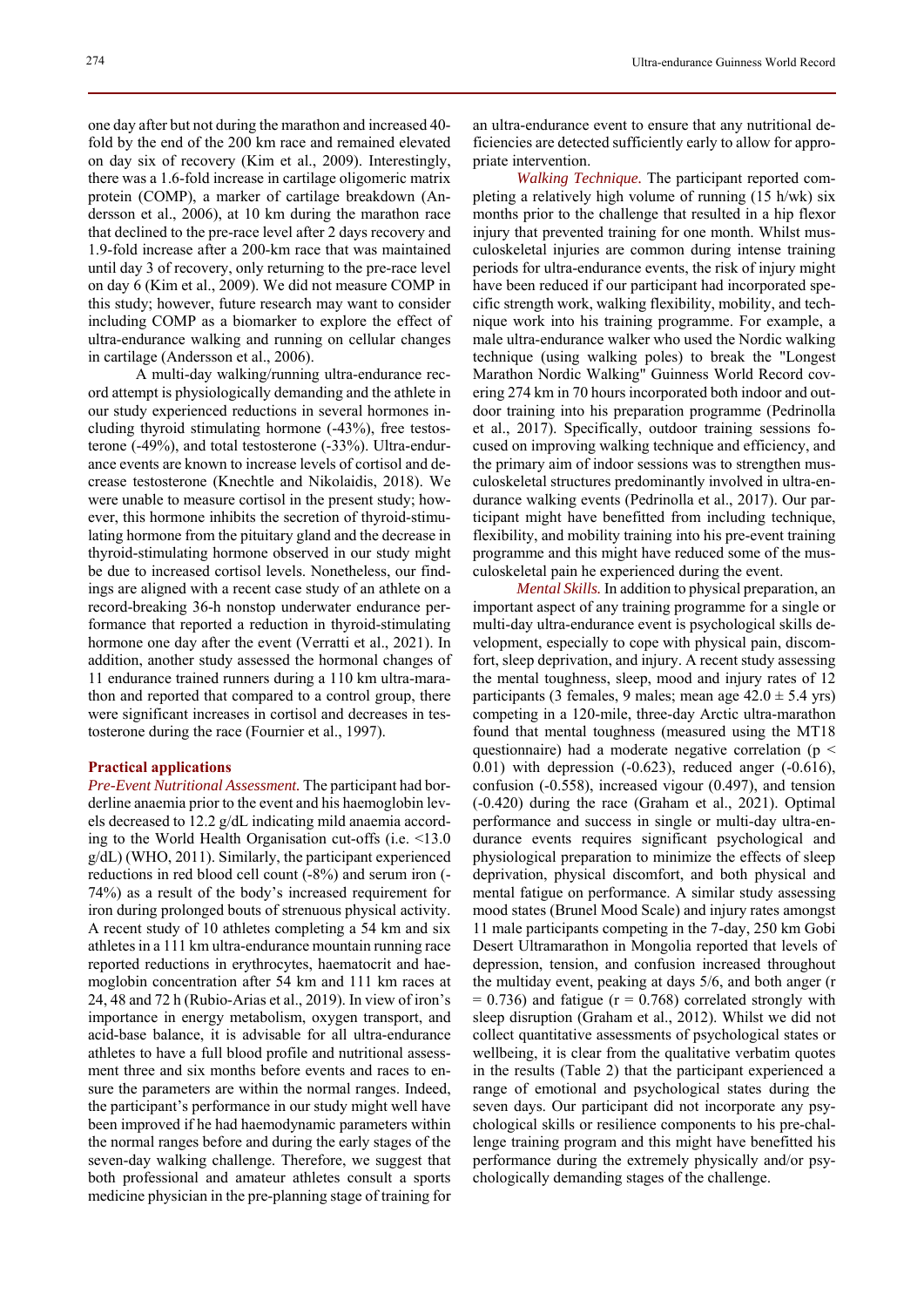## **Limitations**

The research team were not able to conduct anthropometric and blood sampling measurements until four-days postevent. As such, the data collected provides biological values for the participant during the initial recovery stage of completing the event. Nonetheless, there were clinically important changes in various biomarkers four-days postrecord attempt compared to pre-event baseline values.

## **Conclusion**

This case study presents novel data on the physiological demands of successfully traversing the 620 km of the UAE in 7-days by foot. Amateur athletes attempting similar ultra-endurance races or challenges may want to consider developing a training programme that includes a pre-event health assessment, nutritional plan for pre-, during, and post-event, and sport-specific strength and conditioning, and mental health skills development to maximise performance and minimise the risk of injury.

#### **Acknowledgements**

We would like to extend our gratitude to the participant who accepted to be part of this study. This research was partially funded by the Mohammed Bin Rashid University of Medicine and Health Sciences and Mediclinic Middle East.The experiments comply with the current laws of the country in which they were performed. The authors have no conflict of interest to declare. The datasets generated during and/or analyzed during the current study are not publicly available, but are available from the corresponding author who was an organizer of the study.

#### **References**

- Andersson, M.L., Thorstensson, C.A., Roos, E.M., Petersson, I.F., Heinegård, D. and Saxne, T. (2006) Serum levels of cartilage oligomeric matrix protein (COMP) increase temporarily after physical exercise in patients with knee osteoarthritis. *BMC Musculoskelet Disord*er **7**, 98. https://doi.org/10.1186/1471- 2474-7-98
- Castizo-Olier, J., Carrasco-Marginet, M., Roy, A., Chaverri, D., Iglesias, X., Pérez-Chirinos, C., Rodríguez, F. and Irurtia, A. (2018) Bioelectrical impedance vector analysis (BIVA) and body mass changes in an ultra-endurance triathlon event. *Journal of Sports Science & Medicine* **17**, 571. https://pubmed.ncbi.nlm.nih.gov/30479525/
- Cejka, N., Rüst, C.A., Lepers, R., Onywera, V., Rosemann, T. and Knechtle, B. (2014) Participation and performance trends in 100 km ultra-marathons worldwide. *Journal of Sports Sciences* **32**, 354-366. https://doi.org/10.1080/02640414.2013.825729
- Dean, L. Bethesda (2005) *Blood Groups and Red Cell Antigens National Center for Biotechnology* Information (US), Table 1, Complete blood count. Available from:

https://www.ncbi.nlm.nih.gov/books/NBK2263/table/ch1.T1/

- Fournier, P.E., Stalder, J., Mermillod, B. and Chantraine, A. (1997) Effects of a 110 kilometers ultra-marathon race on plasma hormone levels. *International Journal of Sports Medicine* **18**, 252-256. https://doi.org/10.1055/s-2007-972629
- Graham, S.M., Martindale, R.J., McKinley, M., Connaboy, C., Andronikos, G. and Susmarski, A. (2021) The examination of mental toughness, sleep, mood and injury rates in an Arctic ultra-marathon. *European Journal of Sport Science* **21**, 100-106. https://doi.org/10.1080/17461391.2020.1733670
- Graham, S.M., McKinley, M., Chris, C.C., Westbury, T., Baker, J.S., Kilgore, L. and Florida-James, G. (2012) Injury occurrence and mood states during a desert ultramarathon. *Clinical Journal of Sport Medicine* **22**, 462-466. https://doi.org/10.1097/JSM.0b013e3182694734
- Gupta, N. (2017) Emirati endures excruciating trek across all seven emirates, eyes Guinness record. Khaleej Times. Available from: https://www.khaleejtimes.com/news/general/emirati-eyesguiness-record-for-trekking-across-seven-emirates.
- Jeukendrup, A. E. (2017) Training the gut for athletes. *Sports Medicine* **47**, 101-110. https://doi.org/10.1007/s40279-017-0690-6
- Jeukendrup, A.E. and McLaughlin, J. (2011) Carbohydrate ingestion during exercise: effects on performance, training adaptations and trainability of the gut. *Nestle Nutrition Institute Workshop Series* **69**, 1-12. https://doi.org/10.1159/000329268
- Kargotich, S., Goodman, C., Keast, D. and Morton, A.R. (1998) The influence of exercise-induced plasma volume changes on the interpretation of biochemical parameters used for monitoring exercise, training and sport. *Sports Medicine* **26**, 101-117. https://doi.org/10.2165/00007256-199826020-00004
- Kell, D.B. and Pretorius, E. (2014) Serum ferritin is an important inflammatory disease marker, as it is mainly a leakage product from damaged cells. *Metallomics* **6**, 748-773. https://doi.org/10.1039/C3MT00347G
- Kim, H.J., Lee, Y.H. and Kim, C.K. (2009) Changes in serum cartilage oligomeric matrix protein (COMP), plasma CPK and plasma hs-CRP in relation to running distance in a marathon (42.195 km) and an ultra-marathon (200 km) race. *European Journal of Applied. Physiology* **105**, 765-770. https://doi.org/10.1007/s00421- 008-0961-x
- Knechtle, B., (2012) Ultramarathon runners: nature or nurture? *International Journal of Sports Physiology and Performance* **7**, 310- 312. https://doi.org/10.1123/ijspp.7.4.310
- Knechtle, B., Duff, B., Schulze, I. and Kohler, G. (2008) A Multi-Stage Ultra-Endurance Run over 1,200 KM Leads to a Continuous Accumulation of Total Body Water. *Journal of Sports Science and Medicine* **7**, 357-364.
- https://www.ncbi.nlm.nih.gov/pmc/articles/PMC3761892/ Knechtle, B. and Kohler, G. (2007) Running 338 Kilometres within Five
- Days has no Effect on Body Mass and Body Fat But Reduces Skeletal Muscle Mass - the Isarrun. *Journal of Sports Science and Medicine* **6**, 401-407.
	- https://pubmed.ncbi.nlm.nih.gov/24149470/
- Knechtle, B. and Nikolaidis, P.T. (2018) Physiology and Pathophysiology in Ultra-Marathon Running. *Frontiers in Physiology* **9**, 634. https://doi.org/10.3389/fphys.2018.00634
- Knechtle, B., Salas Fraire, O., Andonie, J.L. and Kohler, G. (2008) Effect of a multistage ultra-endurance triathlon on body composition: World Challenge Deca Iron Triathlon 2006. *British Journal of Sports Medicine* **42**, 121-125. https://doi.org/10.1136/bjsm.2007.038034
- Neumayr, G., Pfister, R., Hoertnagl, H., Mitterbauer, G., Prokop, W.and Joannidis, M. (2005) Renal function and plasma volume following ultramarathon cycling. *International Journal of Sports Medicine* **26**, 2-8. https://doi.org/10.1055/s-2004-815717
- Pedrinolla, A., Galvano, F., Schena, F. and Perciavalle, V. (2017) Bioenergetics and psychological profile of an ultra-endurance walker. *The Journal of Sports Medicine and Physical Fitness* **58**, 549- 554. https://doi.org/10.23736/S0022-4707.17.07088-8
- Rubio-Arias, J.Á., Ávila-Gandía, V., López-Román, F.J., Soto-Méndez, F., Alcaraz, P.E. and Ramos-Campo, D.J. (2019) Muscle damage and inflammation biomarkers after two ultra-endurance mountain races of different distances: 54 km vs 111 km. *Physiology & Behavior* **205**, 51-57.

https://doi.org/10.1016/j.physbeh.2018.10.002

- Scheer, V. (2019) Participation trends of ultra-endurance events. *Sports Medicine and Arthroscopy Review* **27**, 3-7. https://doi.org/10.1097/JSA.0000000000000198
- Son, H.J., Lee, Y.H., Chae, J.H. and Kim, C.K. (2015) Creatine kinase isoenzyme activity during and after an ultra-distance (200 km) run. *Biology of Sport* **32**, 357. https://doi.org/10.5604/20831862.1163384
- Verratti, V., Bosco, G., Zanon, V., Pietrangelo, T., Camporesi, E., Bondi, D. and Pokorski, M. (2021) Pathophysiological Responses to a Record-Breaking Multi-hour Underwater Endurance Performance: A Case Study. *Advances in Experimental Medicine and Biology* **1289**, 79-88. https://doi.org/10.1007/5584\_2020\_546
- WHO, (2011) *Haemoglobin concentrations for the diagnosis of anaemia and assessment of severity*. Vitamin and Mineral Nutrition Information System. Geneva, Switzerland.
- Zaryski, C. and Smith, D.J. (2005) Training principles and issues for ultraendurance athletes. *Current Sports Medicine Reports* **4**, 165-170. https://doi.org/10.1097/01.CSMR.0000306201.49315.73